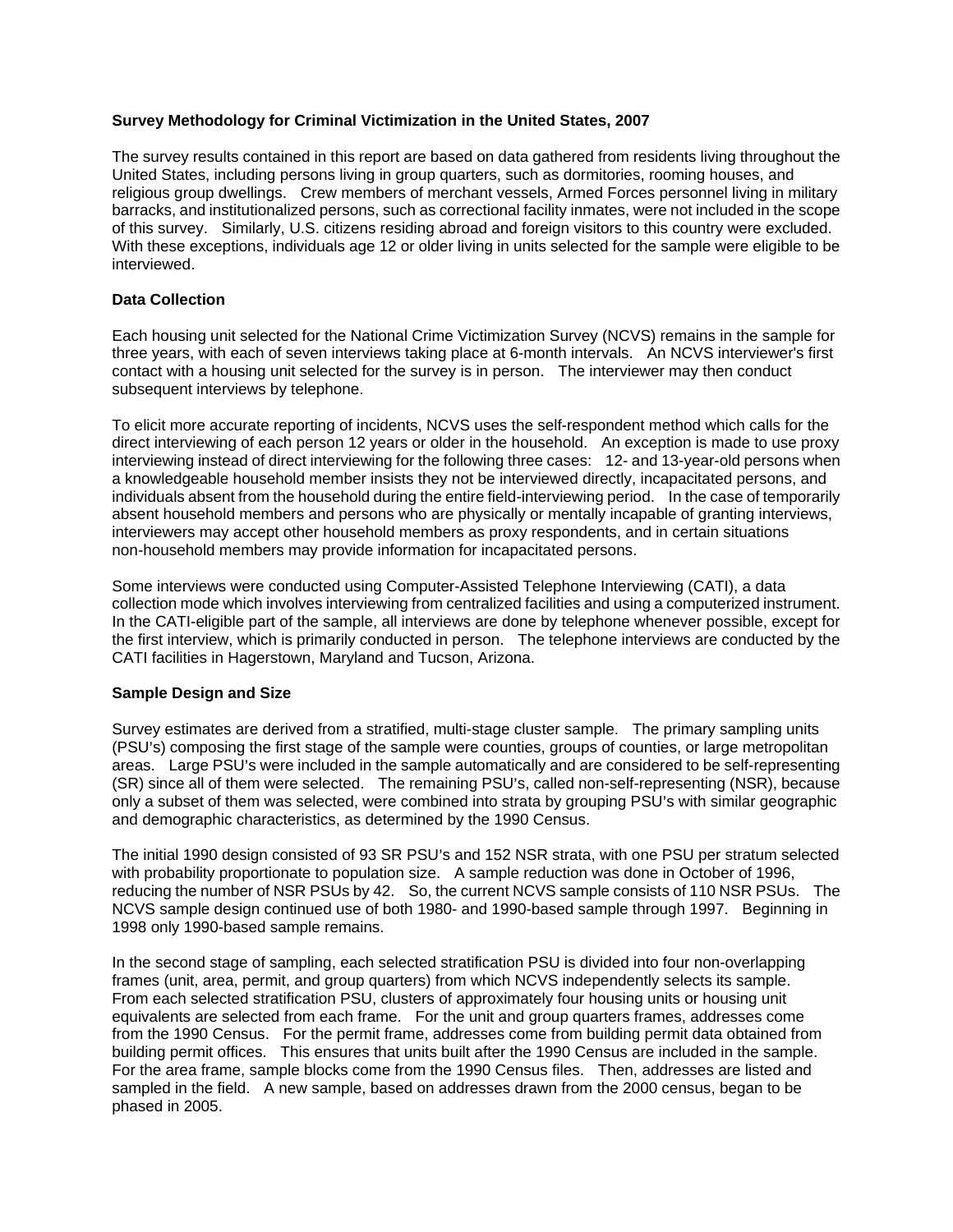The actual number of households and persons interviewed in the NCVS sample varies slightly from year to year. Information on the number of households and persons interviewed by year is presented below. (Also see spreadsheet at: *http://bjs.ojp.usdoj.gov/content/pub/sheets/cvus/2007/cv07mresp.csv*).

Number of households and persons interviewed by year.

| Year<br>Response rate | Number of households |     | Number of<br>Household |        |                            |        |     |
|-----------------------|----------------------|-----|------------------------|--------|----------------------------|--------|-----|
| persons               | interviewed          |     | response rate          |        | persons interviewed<br>for |        |     |
| 1996<br>91%           | 45,000               |     | 93%                    | 85,330 |                            |        |     |
| 1997                  | 43,000               | 95% |                        | 79,470 | 90%                        |        |     |
| 1998                  | 43,000               | 94% |                        | 78,900 |                            | 89%    |     |
| 1999                  | 43,000               | 93% |                        | 77,750 |                            | 89%    |     |
| 2000                  | 43,000               | 93% |                        | 79,710 |                            | 90%    |     |
| 2001                  | 44,000               | 93% |                        | 79,950 |                            | 89%    |     |
| 2002                  | 42,000               |     |                        | 92%    |                            | 76,050 | 87% |
| 2003                  | 42,000               | 92% |                        | 74,520 | 86%                        |        |     |
| 2004<br>86%           | 42,000               |     | 91%                    |        | 74,500                     |        |     |
| 2005                  | 38,600               | 91% |                        | 67,000 |                            | 84%    |     |
| 2006<br>86%           | 38,000               |     |                        | 91%    |                            | 67,650 |     |
| 2007<br>86%           | 41,000               |     |                        | 90%    |                            | 73,650 |     |

In order to conduct field interviews, the sample is divided into six groups, or rotations, and each group of households are interviewed once every six months over a period of three years. The initial interview is used to bound the interviews (bounding establishes a time frame to avoid duplication of crimes on subsequent interviews), but is not used to compute the annual estimates. Each rotation group is further divided into six panels. A different panel of households, corresponding to one sixth of each rotation group, is interviewed each month during the 6-month period. Because the survey is continuous, newly constructed housing units are selected as described, and assigned to rotation groups and panels for subsequent incorporation into the sample. A new rotation group enters the sample every six months, replacing a group phased out after being in the sample for three years. (Also see spreadsheet at: *http://bjs.ojp.usdoj.gov/content/pub/sheets/cvus/2007/cv07mmon.csv).*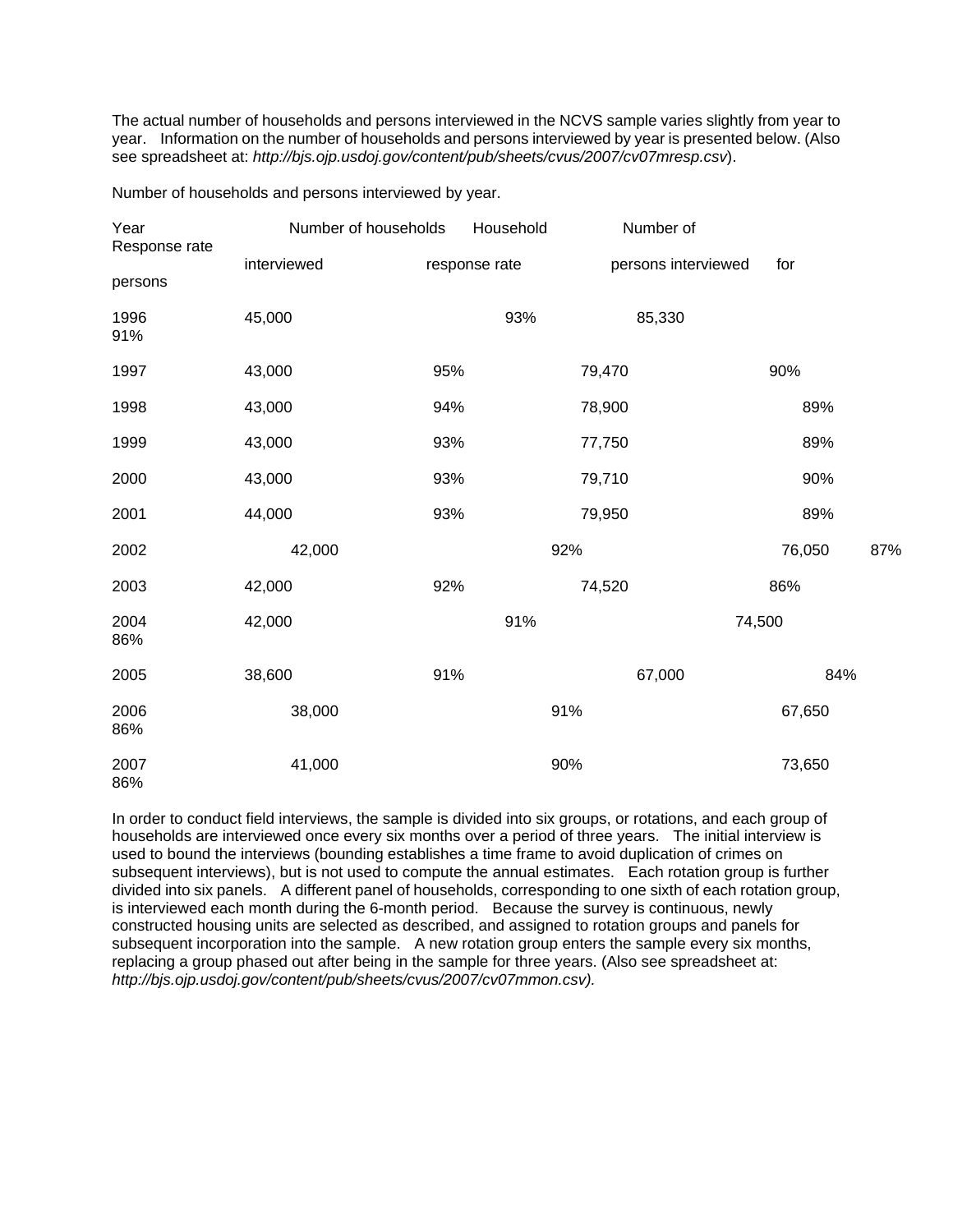### Month of Interview by Month of Reference (X's denote months in the 6-month reference period)

| Month of<br>interview<br>Quarter |     | Period of reference within bounded period<br><b>First Quarter</b><br><b>Third Quarter</b><br><b>Second Quarter</b> |     |   |     |   |     |   |     | Fourth |     |   |     |   |     |   |   |     |     |
|----------------------------------|-----|--------------------------------------------------------------------------------------------------------------------|-----|---|-----|---|-----|---|-----|--------|-----|---|-----|---|-----|---|---|-----|-----|
|                                  | Jan | Feb                                                                                                                | Mar |   | Apr |   | May |   | Jun |        | Jul |   | Aug |   | Sep |   |   | Oct | Nov |
| Dec                              |     |                                                                                                                    |     |   |     |   |     |   |     |        |     |   |     |   |     |   |   |     |     |
| January                          |     |                                                                                                                    |     |   |     |   |     |   |     |        |     |   |     |   |     |   |   |     |     |
| February                         | Χ   |                                                                                                                    |     |   |     |   |     |   |     |        |     |   |     |   |     |   |   |     |     |
| March                            | Χ   | X                                                                                                                  |     |   |     |   |     |   |     |        |     |   |     |   |     |   |   |     |     |
| April                            | Χ   | X                                                                                                                  | X   |   |     |   |     |   |     |        |     |   |     |   |     |   |   |     |     |
| May                              | Χ   | X                                                                                                                  | X   |   | X   |   |     |   |     |        |     |   |     |   |     |   |   |     |     |
| June                             | X   | Χ                                                                                                                  | Χ   |   | X   | X |     |   |     |        |     |   |     |   |     |   |   |     |     |
| July                             | X   | X                                                                                                                  | X   |   | X   | X |     | X |     |        |     |   |     |   |     |   |   |     |     |
| August                           | X   |                                                                                                                    | X   |   | X   | X |     | X |     | X      |     |   |     |   |     |   |   |     |     |
| September                        |     | X                                                                                                                  | X   | X |     | X |     | X |     | X      |     |   |     |   |     |   |   |     |     |
| October                          |     |                                                                                                                    | X   | X |     | X |     |   |     | X X    |     |   | X   |   |     |   |   |     |     |
| November                         |     |                                                                                                                    |     | X |     | X |     | X |     | X      |     |   | X   |   |     | X |   |     |     |
| December                         |     |                                                                                                                    |     |   |     | Χ |     | X |     | X      |     | X |     |   | X   |   | X |     |     |
| January                          |     |                                                                                                                    |     |   |     |   |     | X |     |        | X   |   |     | X |     |   | X |     | X   |
| X.                               |     |                                                                                                                    |     |   |     |   |     |   |     |        |     |   |     |   |     |   |   |     |     |
| February                         |     |                                                                                                                    |     |   |     |   |     |   |     | X      |     | X |     |   | X   |   | Χ |     | X   |
| March                            |     |                                                                                                                    |     |   |     |   |     |   |     |        |     | X |     |   | X   |   | X |     | X   |
| April                            |     |                                                                                                                    |     |   |     |   |     |   |     |        |     |   |     |   | X   |   | X |     | X   |
| May                              |     |                                                                                                                    |     |   |     |   |     |   |     |        |     |   |     |   |     | Χ |   | X   |     |
| June                             |     |                                                                                                                    |     |   |     |   |     |   |     |        |     |   |     |   |     |   |   |     | Χ   |
| July                             |     |                                                                                                                    |     |   |     |   |     |   |     |        |     |   |     |   |     |   |   |     |     |
|                                  |     |                                                                                                                    |     |   |     |   |     |   |     |        |     |   |     |   |     |   |   |     |     |

### Selection of Cases for CATI

Until March 2003, the NCVS sample PSU's fell into three groups of CATI usage: maximum-CATI PSU's, where all the segments in the PSU are CATI-eligible; half-CATI PSU's, where half of the segments in the PSU are randomly designated to be CATI-eligible; and no-CATI PSU's, where none of the segments are CATI-eligible. The level of CATI usage for each PSU was established with concern toward an optimal workload for the field interviewers. In the "half-CATI" PSU's, a random sample of about 50% of the segments in each PSU is taken and designated as CATI-eligible. Beginning March 2003, addresses in all segments became eligible for CATI interviewing . CATI cases are interviewed from CATI facilities while the other sample cases are interviewed by the standard NCVS field procedures.

### **Collection Year Estimates**

The data presented in the tables were collected during the calendar year being estimated. Because of the retrospective nature of the survey, the estimates include some incidents that actually occurred during the previous year. Analyses comparing the victimization information collected in a calendar year (termed a collection year) to that obtained about victimizations experienced in the same calendar year (called a data year) show only a small difference between the two methods. The differences will be greater during periods of changing crime rates and less during periods of stable rates.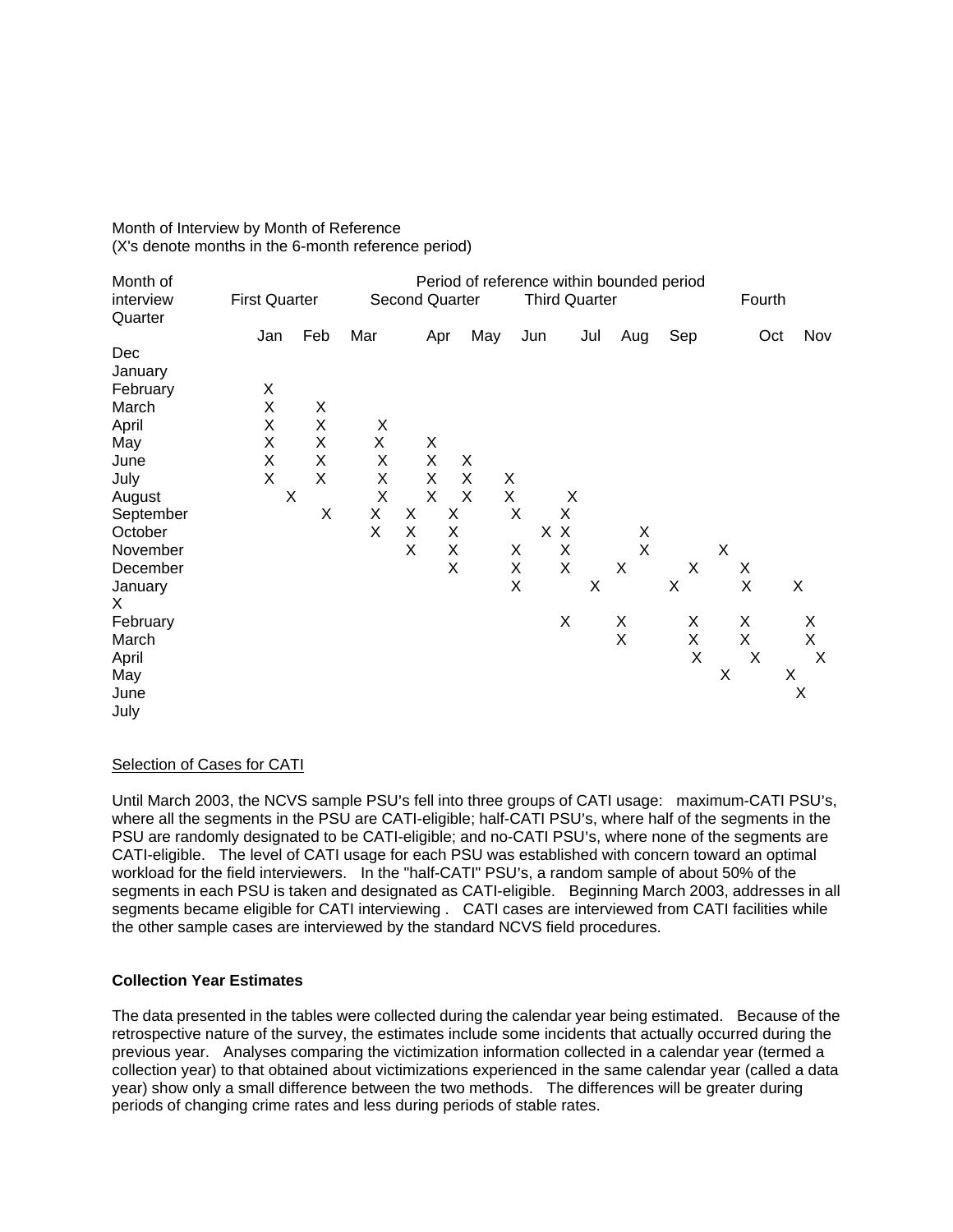#### **New Race Information**

In 1997 the Office of Management and Budget (OMB) introduced new guidelines for the collection and reporting of race and ethnicity data in government surveys. These methodological changes were implemented for all demographic surveys as of January 1, 2003. Individuals are now allowed to choose more than one race category. In prior years they were asked to select a single primary race.

Racial categories presented in these tables now consist of the following: white only, black only, other race only (American Indian, Alaska Native, Asian, Pacific Islander if only one of these races is given), and two or more races (all persons of any race indicating two or more races). Individuals are now asked whether they are of Hispanic ethnicity before being asked about their race, and are now asked directly if they are Spanish, Hispanic, or Latino.

### **Estimation Procedure**

Annual collection year estimates of the levels and rates of victimization are derived by accumulating four quarterly estimates. The weights of all crimes reported during interviews in that year are summed, regardless of when the crime occurred. The base for the collection year rate for personal crime is the sum of all person weights. Likewise, the base for the property crime rates is the sum of all household weights.

The estimation procedure begins with the application of a base weight to the data from each individual interviewed. The base weight is the reciprocal of the probability of each unit's selection for the sample, and provides a rough measure of the population represented by each person in the sample. Next, an adjustment is made to account for households and individuals in occupied units who were selected for the survey but unavailable for an interview.

In addition to adjusting for unequal probabilities of selection and observation, the final weight also includes a ratio adjustment to known population totals based on the adjusted counts from the 1990 Census. Specifically, the final person weight is the product of the values of the following six component weights; the final household weight is the product of all components except the within-household non-interview adjustment component detailed below:

### *Probabilities of selection*

- Base weight: the inverse of the sample unit's probability of selection.
- Weighting control factor: adjusts for any subsampling due to unexpected events in the field, such as unusually high growth in new construction, area segments larger than anticipated, and other deviations from the overall stratum sampling rate.

### *Probabilities of observation (Nonresponse)*

- ! Household non-interview adjustment: adjusts for nonresponse at the household level by inflating the weight assigned to interviewed households so that they represent themselves and non-interviewed households.
- ! Within-household non-interview adjustment: adjusts for nonresponse at the person level by inflating the weight assigned to the interviewed persons so that they represent themselves and the missed interviews.

### *Post-stratification ratio adjustment to known population totals*

The distribution of the sample population may differ somewhat from that of the total population in terms of age, race, sex, residence, and other characteristics. Because of this, two stages of ratio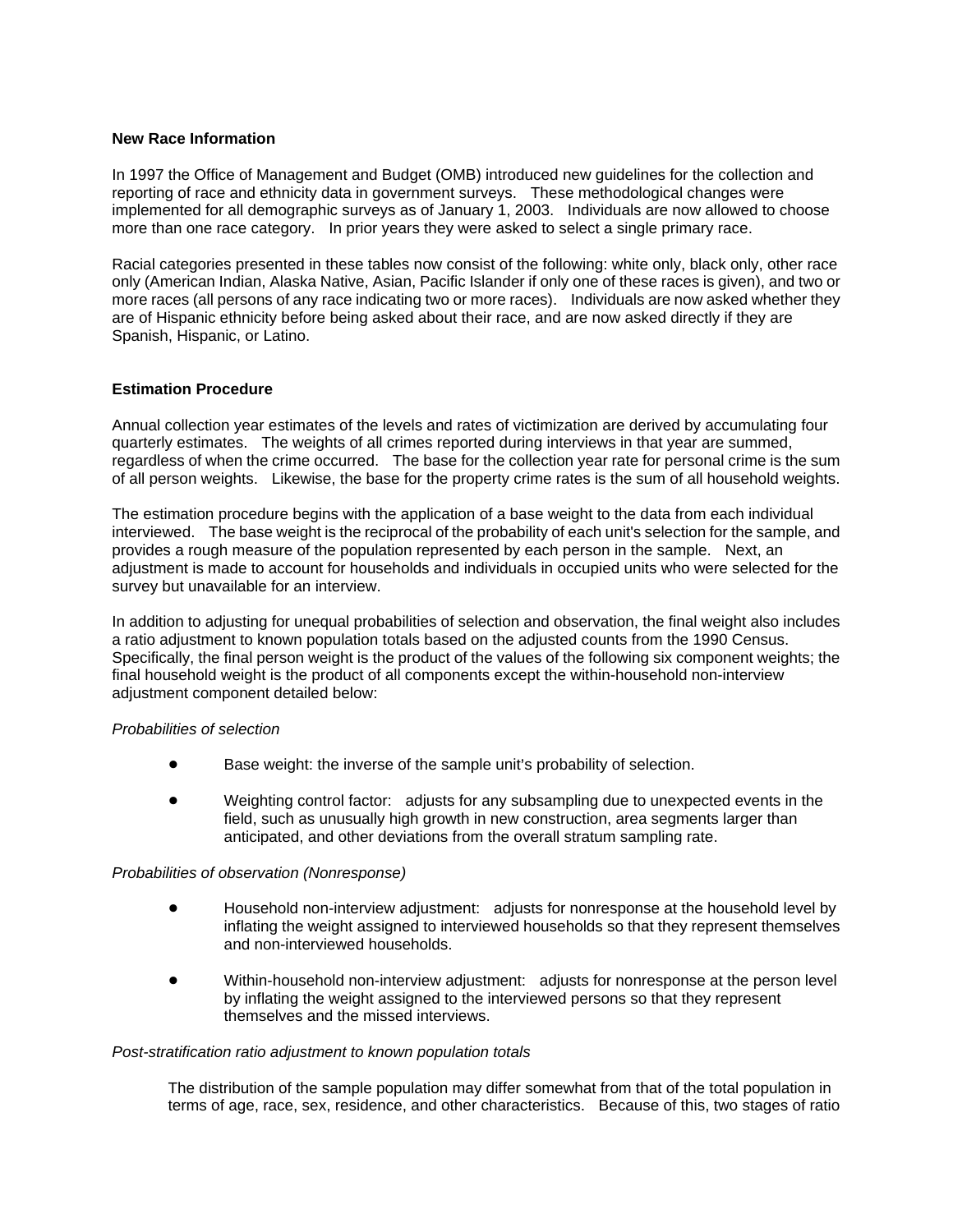estimation are employed to bring the two distributions into closer agreement, thereby reducing the variability of the sample estimates.

! First-stage factor: the first stage of ratio estimation is applied only to on-self-representing PSU's. Its purpose is to reduce sampling error caused by selecting one PSU to represent an entire stratum. It adjusts for race and zone of residence differences

> between the sample non-self-representing PSU's and the population non-selfrepresenting PSU's (for self-representing PSU's this factor is set to 1).

Second-stage factor: the second stage of ratio estimation is applied on an individual basis to bring the distribution of individuals in the sample into closer agreement with independent current estimates of the population according to age, sex, and race characteristics<sup>1</sup>. This factor is defined for each person to adjust for the difference between weighted counts of persons (using the above five weight components) and independent estimates of the number of persons, within the defined cells. These independent estimates are projections based on the 2000 Census population controls adjusted for the undercount.

For household crimes, the characteristics of the wife in a husband-wife household and the characteristics of the head of household in other types of households are used to determine the ratio adjustment factors. This procedure is considered more precise than simply using the characteristics of the head of household since sample coverage is generally better for females than males.

For estimates involving *incidents* rather than *victimizations*, further adjustments are made to those cases where an incident involved more than one person. These incidents have more than one chance of being included in the sample so each multiple-victimization is reduced by the number of victims. Thus, if two people are victimized during the same incident, the weight assigned to that incident is the person weight reduced by one-half so that the incident cannot be counted twice. However, the details of the event's outcome as they related to the victim are reflected in the survey results. No adjustment is necessary in estimating data on household crimes because each separate crime is defined as involving only one household.

# **Series Victimizations**

 $\overline{a}$ 

A series victimization is defined as six or more similar but separate crimes which the victim is unable to recall individually or describe in detail to an interviewer. These series crimes have been excluded from the tables because the victims were unable to provide details for each event. Data on series crimes are gathered by the calendar quarter(s) of occurrence, making it possible to match the time frames used in tabulating the data for non-series crimes (See Table 110).

The effect of combining series and non-series crimes, counting each of the series crimes as a single victimization based on the details of the most recent incident, was included in the initial release of the 1980 data<sup>2</sup>. The report showed that victimization counts and rates were higher in 1979 and 1980 when the series crimes were added. However, rate changes between these two years were basically in the same direction and significantly affected the same crimes as those affected when only non-series crimes were analyzed.

 $\Delta$  Armed forced personnel who are eligible to be interviewed are not included in the second-stage ratio estimate and receive a factor of 1.

<sup>2</sup> See *Criminal Victimization in the United States; 1979-80 Changes, 1973-80 Trends*, BJS Technical Report, NCJ-80838, July 1982.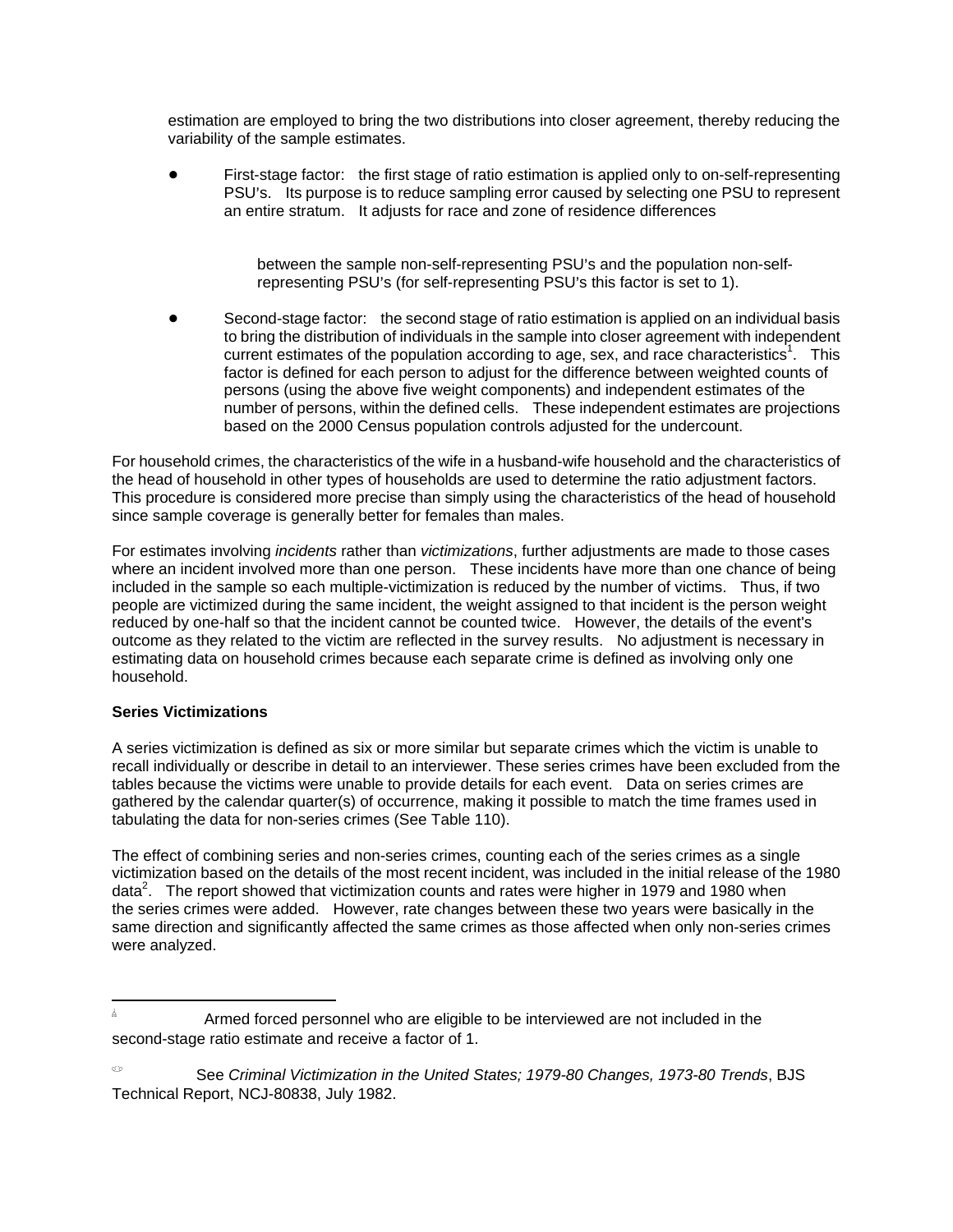### **Accuracy of Estimates**

The accuracy of an estimate is a measure of its total error, that is, the sum of all the errors affecting the estimate: sampling error as well as nonsampling error.

The sample used for the NCVS is one of a large number of possible samples of equal size that could have been obtained by using the same sample design and selection procedures. Estimates derived from different samples would differ from one another due to sampling variability, or sampling error.

The standard error of a survey estimate is a measure of the variation among that estimates from all possible samples. Therefore, it is a measure of the precision (reliability) with which a particular estimate approximates the average result of all possible samples. The estimate and its associated standard error may be used to construct a confidence interval. A confidence interval is a range of numbers which has a specified probability that the average of all possible samples, which is the true unknown value of interest in an unbiased design, is contained within the interval. About 68% of the time, the survey estimate will differ from the true average by less than one standard error. Only 10% of the time will the difference be more than 1.6 standard errors, and just one time in 100 will it be greater than 2.5 standard errors. A 95% confidence interval is the survey estimate plus or minus about twice the standard error, thus there is a 95% chance that the result of a complete census would fall within the confidence interval.

In addition to sampling error, the estimates in this report are subject to nonsampling error. While substantial care is taken in the NCVS to reduce the sources of nonsampling error throughout all the survey operations, by means of a quality assurance program, quality controls, operational controls, and error-correcting procedures, an unquantified amount of nonsampling error remains still.

Major sources of nonsampling error are related to the inability of the respondents to recall in detail the crimes which occurred during the six months prior to the interview. Research based on interviews of victims obtained from police files indicates that assault is recalled with the least accuracy of any crime measured by the NCVS. This may be related to the tendency of victims to not report crimes committed by offenders who are not strangers, especially if they are relatives. In addition, among certain groups, crimes which contain elements of assault could be a part of everyday life, and are therefore forgotten or not considered important enough to mention to a survey interviewer. These recall problems may result in an understatement of the actual rate of assault.

Another source of nonsampling error is the inability of some respondents to recall the exact month a crime occurred, even though it was placed in the correct reference period. This error source is partially offset by interviewing monthly and using the estimation procedure described earlier. Telescoping is another problem in which incidents that occurred before the reference period are placed within the period. The effect of telescoping is minimized by using the bounding procedure previously described. The interviewer is provided with a summary of the incidents reported in the preceding interview and, if a similar incident is reported, it can be determined whether or not it is a new one by discussing it with the victim. Events which occurred after the reference period are set aside for inclusion with the data from the following interview.

Other sources of nonsampling error can result from other types of response mistakes, including errors in reporting incidents as crimes, misclassification of crimes, systematic data errors introduced by the interviewer, errors made in coding and processing the data. Quality control and editing procedures were used to minimize the number of errors made by the respondents and the interviewers.

Since field representatives conducting the interviews usually reside in the area in which they interview, the race and ethnicity of the field representatives generally matches that of the local population. Special efforts are made to further match field representatives and the people they interview in areas where English is not commonly spoken. About 90% of all NCVS field representatives are female.

Standard errors measure only those nonsampling errors arising from transient factors affecting individual responses completely at random (simple response variance); they do not reveal any systematic biases in the data. As calculated in the NCVS, the standard errors would partially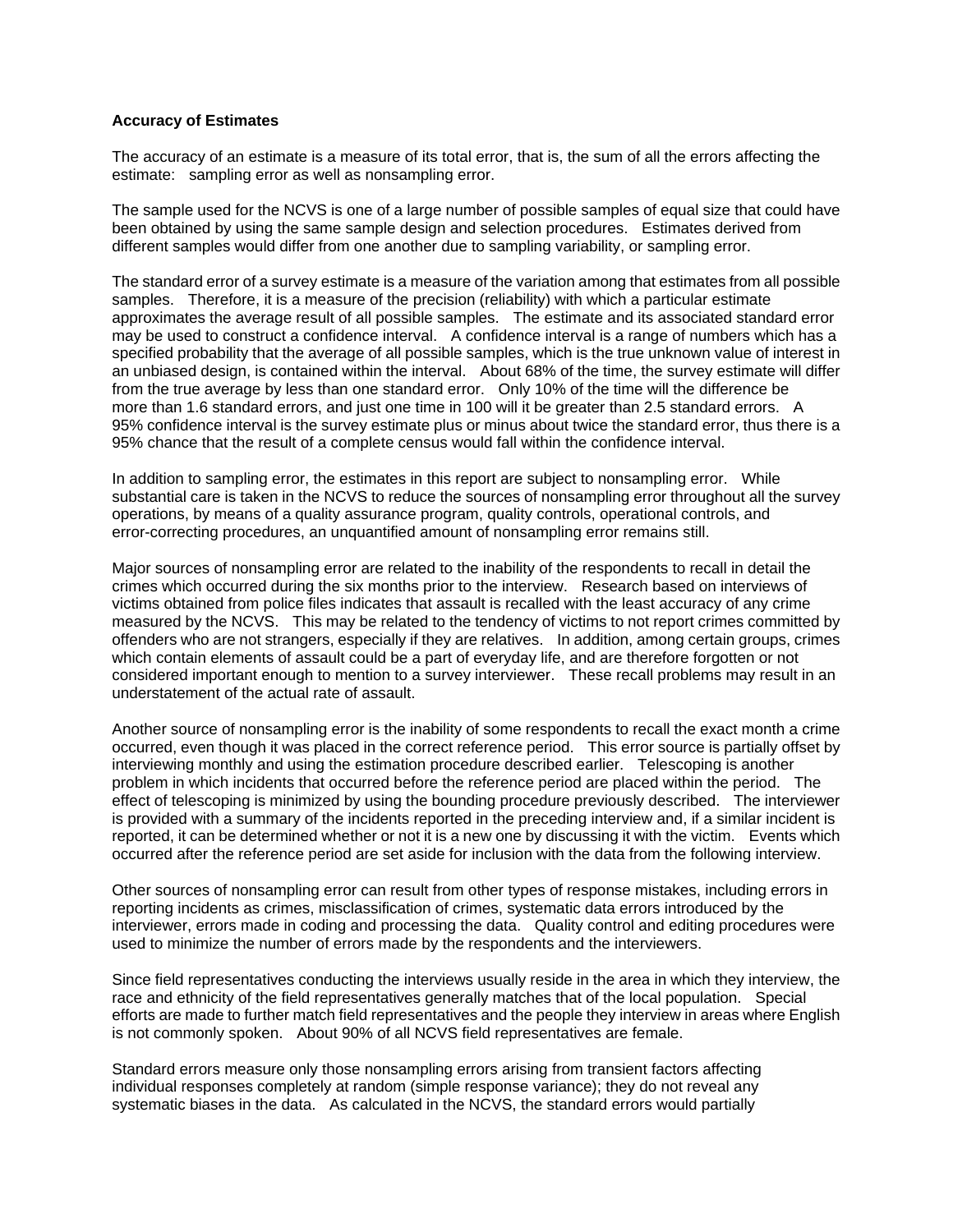measure nonsampling error arising from some of the above sources, such as transient memory errors, or accidental errors in recording or coding answers, for example.

### **Computation and Application of Standard Errors**

Deriving standard errors which are applicable to a wide variety of items and which can be prepared at a moderate cost requires a number of approximations. Therefore, three generalized variance function (gvf) constant parameters (identified as "a," "b," and "c") were developed for use in calculating standard errors. The parameters provide an indication of the order of magnitude of the standard errors rather than the precise standard error for any specific item. For each year, there are four sets of parameters for use with a different sets of estimates, as described below . (Also see spreadsheet at:

*http://bjs.ojp.usdoj.gov/content/pub/sheets/cvus/2007/cv07mpar.csv*, for values).

| C | 2007 Parameter Set                  | a             |      | b     |       |
|---|-------------------------------------|---------------|------|-------|-------|
|   | 1. Overall Person Crime Estimates   | -0.00018465   | 3052 | 2.729 |       |
|   | 2. Person Crime Domain Estimates    | $-0.00035872$ | 3084 | 3.685 |       |
|   | 3. Overall Property Crime Estimates | $-0.00018424$ | 2490 |       | 1.786 |
|   | 4. Property Crime Domain Estimates  | $-0.00082488$ | 2805 | 1.913 |       |

For year-to-year comparisons, an additional parameter, (rho) is used to account for year-to-year correlation.

### Year-to-Year Correlation Between Estimates

Because of the year-to-year overlap in the sample, the same households and persons contribute to annual estimates for different years. This year-to-year correlation between estimates is measured by rho. In general:

| rho          | $=$ | 0 when estimates are for the same year                            |  |
|--------------|-----|-------------------------------------------------------------------|--|
| rho          | C.  | 0 for year-to-year comparisons                                    |  |
| shown below. |     | When comparing estimates that are 1 or 2 years apart, use rho as  |  |
|              |     | When comparing estimates that are more than 2 years apart, assume |  |

*rho=*0.

Following are NCVS year-to-year correlation values for major crime categories.

| TYPE OF CRIME          | $2004 - 06$<br>CORRELATION | $2005 - 06$<br>CORRELATION | $2005 - 07$<br>CORRELATION | $2006 - 07$<br>CORRELATION |
|------------------------|----------------------------|----------------------------|----------------------------|----------------------------|
| Total Crimes           | 0.20                       | 0.41                       | 0.20                       | 0.41                       |
| Total Personal Crimes  | 0.15                       | 0.30                       | 0.15                       | 0.30                       |
| Crimes of Violence     | 0.15                       | 0.31                       | 0.15                       | 0.31                       |
| Rape/Sexual Assault    | 0.02                       | 0.04                       | 0.02                       | 0.04                       |
| Robbery                | 0.02                       | 0.04                       | 0.02                       | 0.04                       |
| Assault                | 0.15                       | 0.30                       | 0.15                       | 0.30                       |
| Purse Snatching/Pocket | 0.01                       | 0.03                       | 0.01                       | 0.03                       |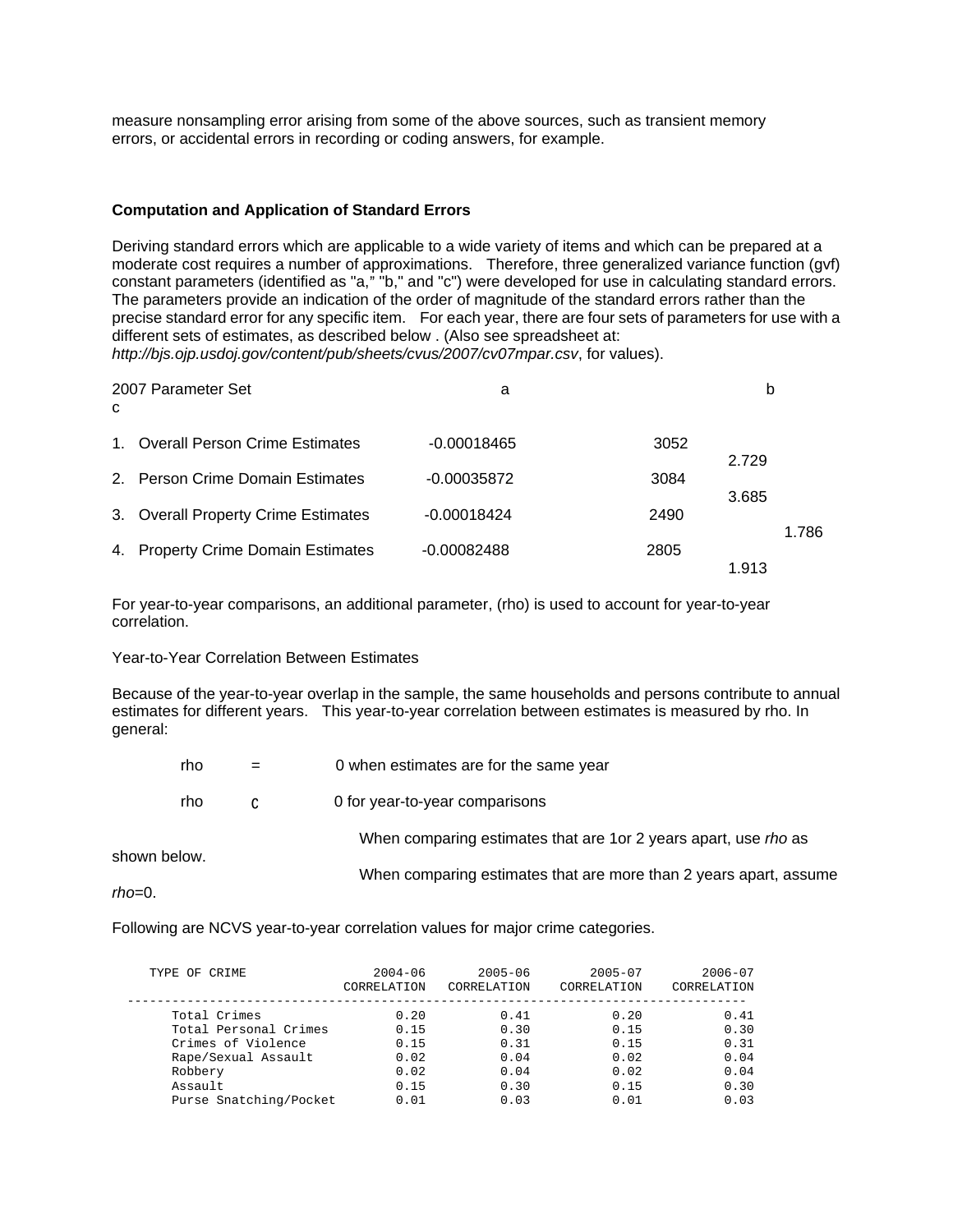| Total Property Crimes | 0.19 | 0.38 | 0.19 | 0.38 |
|-----------------------|------|------|------|------|
| Burglary              | 0.10 | 0.21 | 0.10 | 0.21 |
| Motor Vehicle Theft   | 0.04 | 0.08 | 0.04 | 0.08 |
| Theft.                | 0.17 | 0.34 | 0.17 | 0.34 |

If estimates are uncorrelated, *rho* = 0. Hence, omitting the term containing *rho* in the formula will provide an accurate standard error for the difference between uncorrelated estimates. On the other hand, if the two estimates have a strong positive correlation, omitting the last term will cause overestimation of the true standard error. (Also see spreadsheet *at:* 

*http://bjs.ojp.usdoj.gov/content/pub/sheets/cvus/2007/cv07myy.csv,* for values).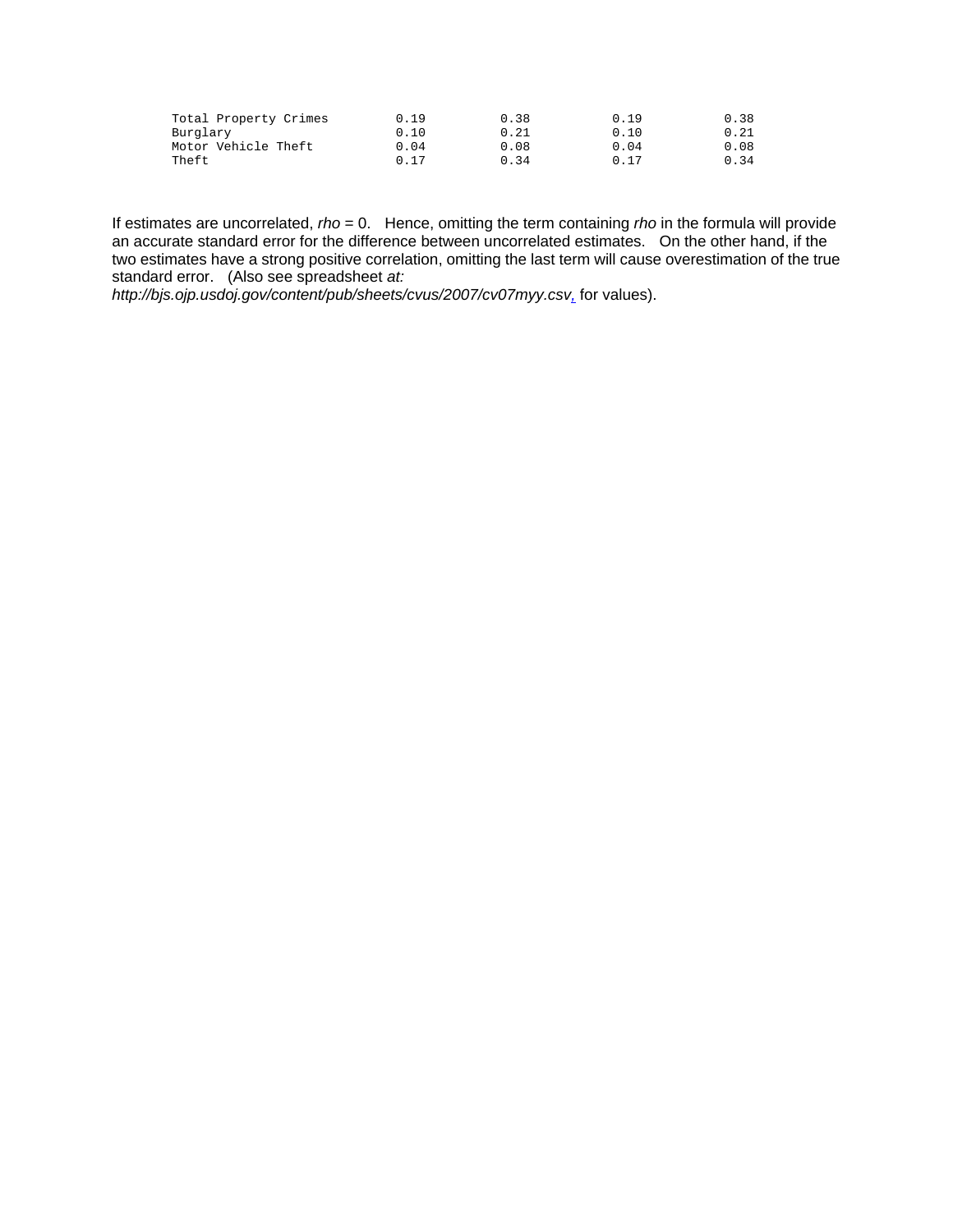Parameter set #1 is used for the overall person crime estimates. These are the person crime estimates by crime category for the whole population, not disaggregated by any victim, offender, or incident characteristics, nor any variable related to reporting to police.

Parameter set #2 is used for the person crime domain estimates. These are the person crime estimates disaggregated by victim, offender, or incident characteristics, or any variable related to reporting to police.

Parameter set #3 is used for the property crime estimates for the whole population. These are the property crime estimates by crime category for the whole population, not disaggregated by any household characteristics, nor any variable related to reporting to police.

Parameter set #4 is used for the property crime domain estimates. These are the property crime estimates disaggregated by household characteristics, or any variable related to reporting to police.

For the statistic from Table 1 that corresponds to the crime category "all crimes" (i.e., person and property crimes together), parameter set #3 should be used. When the person and property estimates are combined (i.e., all crimes) and disaggregated by victim, household, incident characteristics, as well as any variable related to reporting to police, parameter set #4 should be used for the best estimate of the corresponding variance.

Direct variances were calculated using the balanced repeated replication (BRR) method. The estimates and their corresponding variances were fit to the standard 3-parameter model to obtain the value of the parameters.

The following examples explain the procedures based upon the 2007 data. The formulas used to calculate the variances are available in accompanying spreadsheets, Sigma 1 (See spreadsheet at: *http://bjs.ojp.usdoj.gov/content/pub/sheets/cvus/2007/cv07msig1.csv*, for values) and Sigma 2 (See spreadsheet at: *http://bjs.ojp.usdoj.gov/content/pub/sheets/cvus/2007/cv07msig2.csv*, for values). For each example, a spreadsheet using the formulas is also provided.

Example 1. See spreadsheet at: *http://bjs.ojp.usdoj.gov/content/pub/sheets/cvus/2007/cv07mex1.csv*, for values. This example shows how to calculate a confidence interval around the count of a personal crime, the number of completed robberies in 2007. It uses parameter set #1 because the crime is not disaggregated by any characteristics such as age or race. The Sigma 1 spreadsheet was used to calculate confidence intervals around the counts.

The example from Table 1 in 2007 shows 444,010 completed robberies. The confidence intervals were calculated by entering the appropriate data into the Sigma 1 spreadsheet. Using the parameters for overall person crime estimates (Parameter set #1), the following values were entered:

"a" parameter =  $-0.00018465$ "b" parameter  $= 3,052$ " $c$ " parameter = 2.729

The population base of 444,010 completed robberies was also entered.

The results show that the 95% confidence interval around the estimated number of robbery victimizations is about equal to 444,010 plus or minus twice (1.96) the standard error, or plus or minus 90,375: a confidence interval of 353,635 to 534,385.

Example 2. See spreadsheet at: *http://bjs.ojp.usdoj.gov/content/pub/sheets/cvus/2007/cv07mex2.csv*, for values. This example shows how to calculate a confidence interval around a rate for a personal crime by a particular variable, the rate of robberies for persons age 20 through 24 in 2007. It uses parameter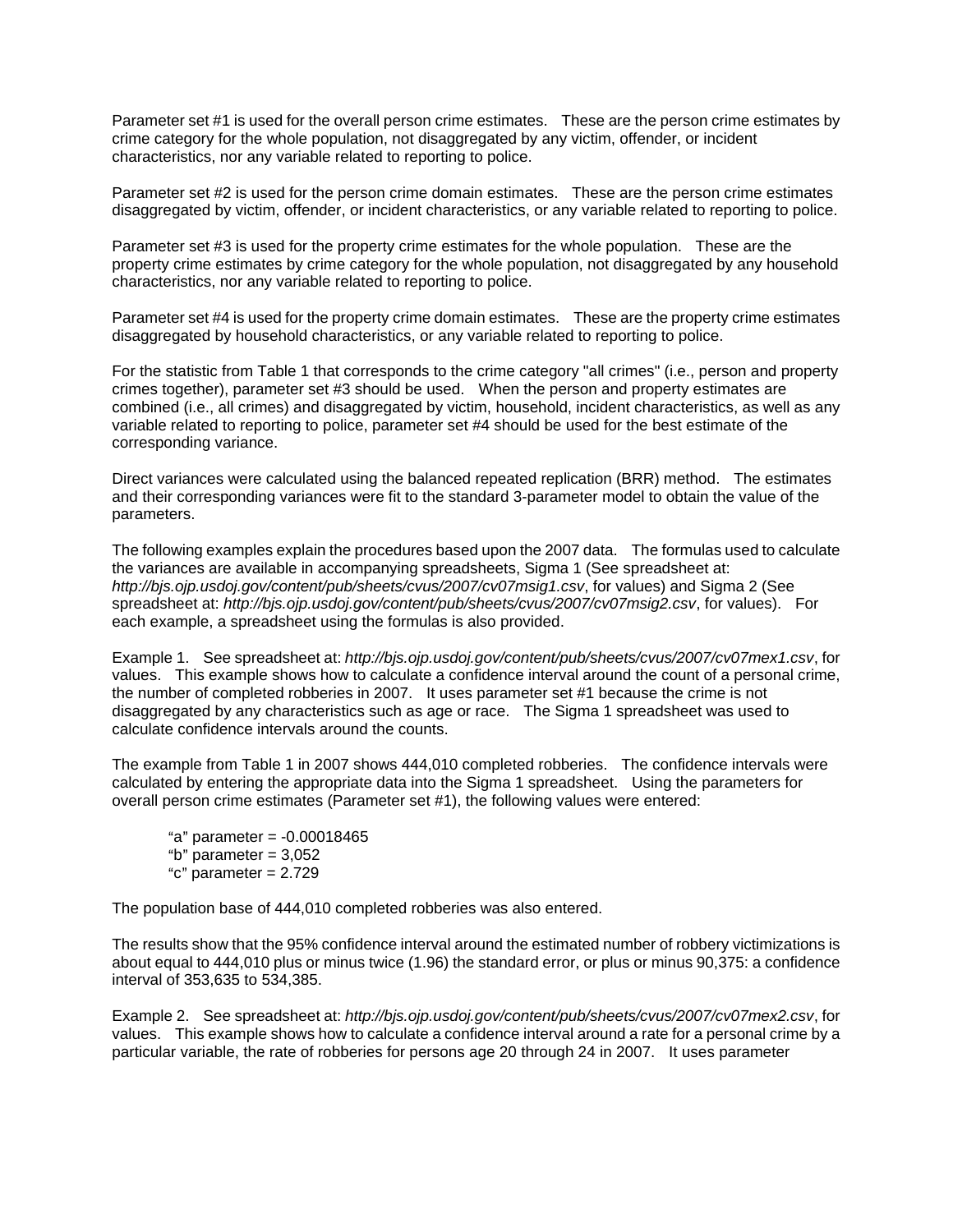set #2 because the crime is disaggregated by the characteristic of age. The Sigma 2 spreadsheet was used to calculate confidence intervals around the rates.

The example from Table 3 in 2007 shows a robbery rate of 3.5 per 1,000 persons age 20 through 24. The confidence intervals were calculated by entering the appropriate data into the Sigma 2 spreadsheet. Using the parameters for person domain estimates (Parameter set #2), the following values were entered:

"b" parameter  $= 3,084$ " $c$ " parameter = 3.685

The population base of 20,752,030 age 20 through 24 and the rate of 3.5 for robberies per 1,000 persons age 20 through 24 were also entered.

The results show that the 95% confidence interval around the estimated rate of robbery victimizations for persons age 20 through 24 is equal to 3.5 plus or minus twice (1.96) the standard error, or plus or minor 1.6: a confidence interval of 1.9 to 5.1 per 1,000 persons age 20 through 24.

Example 3. See spreadsheet at: *http://bjs.ojp.usdoj.gov/content/pub/sheets/cvus/2007/cv07mex3.csv*, for values. This example shows how to determine if the differences between two rates or percentages are statistically significant. This example compares the rates for males and females for aggravated assault. It uses parameter set #2 because the crime is disaggregated by the characteristic of gender. The Sigma 2 spreadsheet was used to determine if the differences in rates were statistically significant.

The example from Table 2 in 2007 shows an aggravated assault rate of 4.5 per 1,000 males (age 12 or older) and 2.4 per 1,000 females (age 12 or older). Using the parameters for person domain estimates (Parameter set #2), the following values were entered:

"b" parameter  $= 3,084$ " $c$ " parameter = 3.685

For males (the first line for set #1), the population base of 122,122,700 males and the rate of 4.5 aggravated assaults per 1,000 males were entered. For females (the second line for set #2), the population base of 128,222,170 females and the rate of 2.4 aggravated assaults per 1,000 females were also entered.

The results show that by comparing set #1 with set #2, the differences between males and females for aggravated assault in 2007 is statistically significant.

The spreadsheet shows the ratio of a difference to the standard error or the "z" score, which is associated with a given statistical level of significance. A ratio with an absolute value of 1.96 or greater indicates that the difference is significant at the 95% confidence level (or greater); a ratio with a absolute value between 1.65 and 1.96 indicates the difference is significant at a confidence level between 90% and 95%; a ratio with an absolute value less than 1.65 denotes a confidence level less than 90%. As indicated on the spreadsheet, the ratio of the difference (.0021) to the standard error (.00055) is 3.8. Thus, the spreadsheet indicates that the differences between the rates for aggravated assault for males and females was statistically significant at greater than the 95% confidence level.

In BJS reports, findings are normally significant at the 95% confidence level. If the finding is significant at the 90% confidence level, words such as "some evidence" are used. The standards used are explained in the methodology section of each report.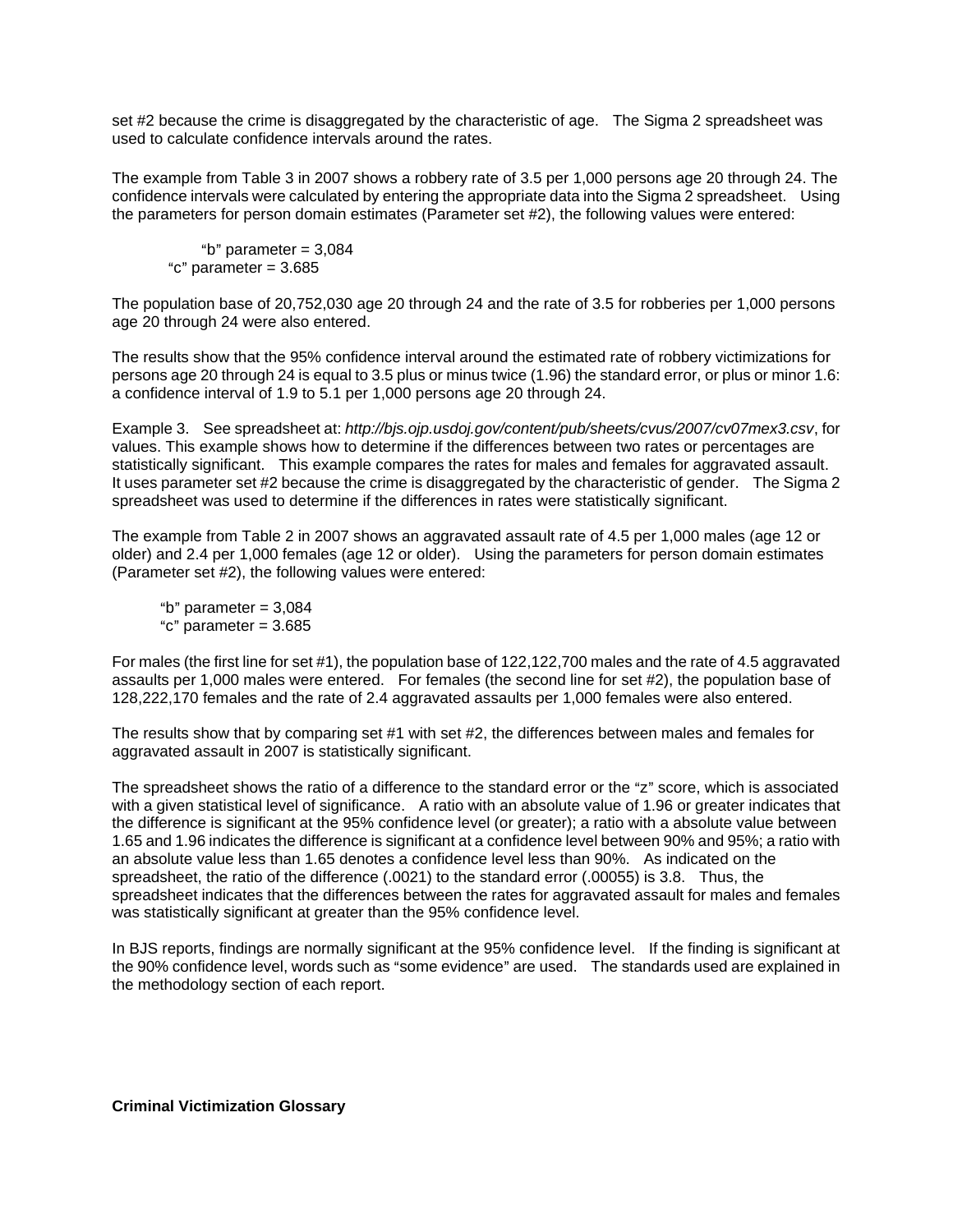**Age** - The appropriate age category is determined by the respondent's age on the last day of the month before the interview.

**Annual household income** - The total income of the household head and all members of the household for the 12 months preceding the interview. Includes wages, salaries, net income from businesses or farms, pensions, interest, dividends, rent, and any other form of monetary income.

**Aggravated assault** - Attack or attempted attack with a weapon, regardless of whether or not an injury occurred and attack without a weapon when serious injury results.

*With injury* - An attack without a weapon when serious injury results or an attack with a weapon involving any injury. Serious injury includes broken bones, lost teeth, internal injuries, loss of consciousness, and any unspecified injury requiring two or more days of hospitalization.

*Threatened with a weapon* - Threat or attempted attack by an offender armed with a gun, knife, or other object used as a weapon, not resulting in victim injury.

**Assault** - An unlawful physical attack or threat of attack. Assaults may be classified as aggravated or simple. Rape, attempted rape, and sexual assaults are excluded from this category, as well as robbery and attempted robbery. The severity of assaults ranges from minor threat to incidents which are nearly fatal.

**Burglary** *(* also *Household burglary)* - Unlawful or forcible entry or attempted entry of a residence. This crime usually, but not always, involves theft. The illegal entry may be by force, such as breaking a window or slashing a screen, or may be without force by entering through an unlocked door or an open window. As long as the person entering has no legal right to be present in the structure a burglary has occurred. Furthermore, the structure need not be the house itself for a burglary to take place; illegal entry of a garage, shed, or any other structure on the premises also constitutes household burglary. If breaking and entering occurs in a hotel or vacation residence, it is still classified as a burglary for the household whose member or members were staying there at the time the entry occurred.

*Completed burglary* - A form of burglary in which a person who has no legal right to be present in the structure successfully gains entry to a residence, by use of force, or without force.

*Forcible entry* - A form of completed burglary in which force is used to gain entry to a residence. Some examples include breaking a window or slashing a screen.

*Unlawful entry without force* - A form of completed burglary committed by someone having no legal right to be on the premises, even though no force is used.

*Attempted forcible entry* - A form of burglary in which force is used in an attempt to gain entry.

**Collection year** - The set of victimizations reported to NCVS in interviews conducted during the same calendar year. This set may include victimizations which occurred in the previous calendar year, due to the retrospective nature of the NCVS interview. Collection year data are used in tables beginning in 1996. See "Data year."

**Commercial crimes** - Crimes against commercial establishments of any type are not included in the survey. Commercial establishments include stores, restaurants, businesses, service stations, medical offices or hospitals, or other similar establishments. For victimizations occurring in commercial establishments, the crime is included or not included depending upon whether the survey respondent was threatened or harmed in some way or personal property was taken.

**Crime classification** - Victimizations and incidents are classified based upon detailed characteristics of the event provided by the respondent. Neither victims nor interviewers classify crimes at the time of interview. During data processing, a computer program classifies each event into one type of crime, based upon the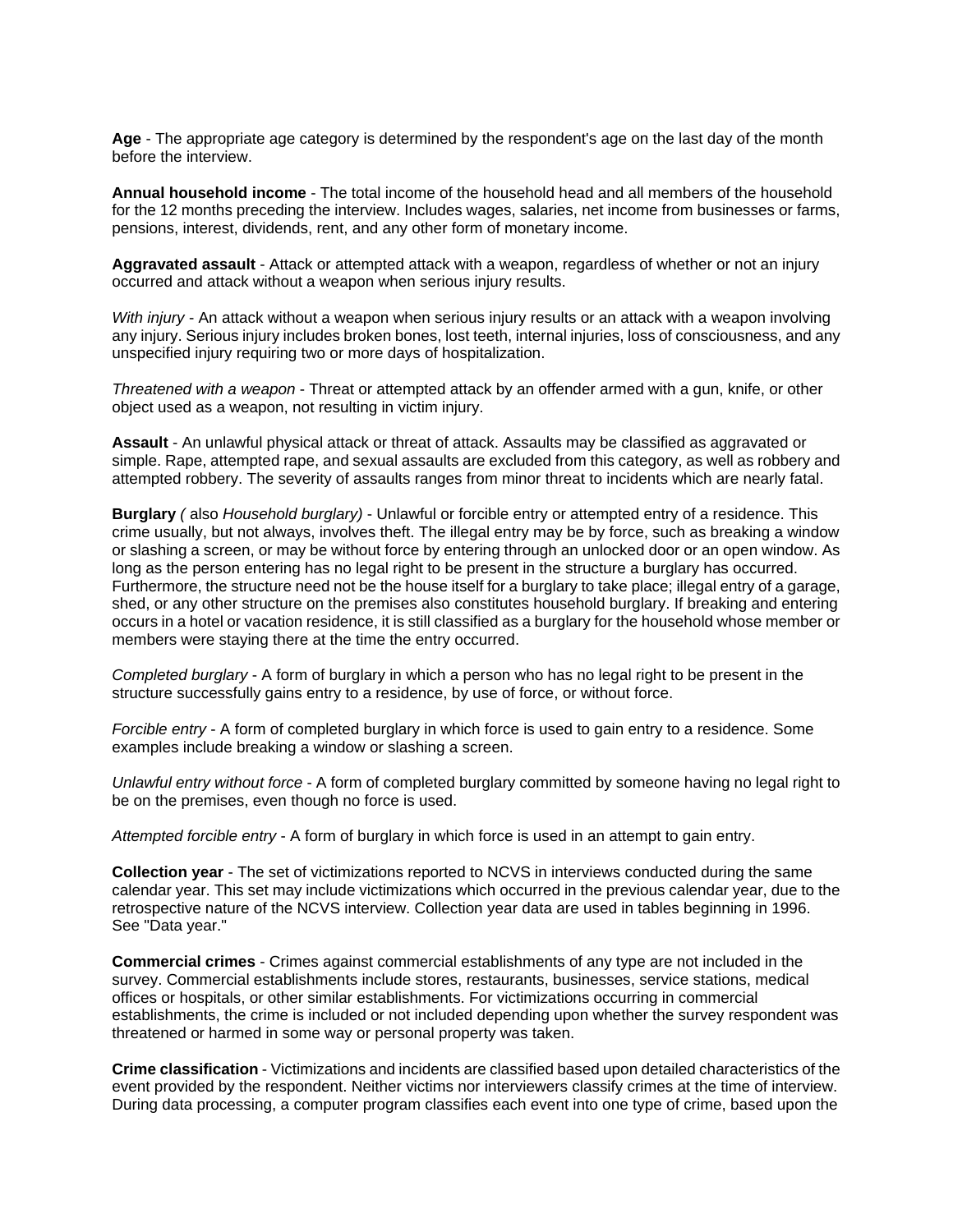entries on a number of items on the survey questionnaire. This ensures that similar events will be classified using a standard procedure. The glossary definition for each crime indicates the major characteristics required to be so classified. If an event can be classified as more than one type of crime, a hierarchy is used which classifies the crime according to the most serious event that occurred. The hierarchy is: rape, sexual assault, robbery, assault, burglary, motor vehicle theft, theft.

**Data year** - The set of victimizations reported to NCVS all of which occurred within the same calendar year. For all years prior to 1996, Criminal Victimization in the United States tables are based upon data year. Beginning in 1996 and later years, tables are based upon collection year. See "Collection Year."

**Ethnicity** - A classification based on Hispanic culture and origin, regardless of race. Persons are asked directly if they are Spanish, Hispanic, or Latino before being asked about their racial category.

**Head of household** - A classification which defines one and only one person in each housing unit as the head. Head of household implies that the person rents or owns (or is in the process of buying), the housing unit. The head of household must be at least 18, unless all members of the household are under 18, or the head is married to someone 18 or older.

**Hispanic** - A person who describes himself as Mexican-American, Chicano, Mexican, Mexicano, Puerto Rican, Cuban, Central American, South American, or from some other Spanish culture or origin, regardless of race.

**Household** - A person or group of people meeting either of the following criteria: (1) people whose usual place of residence is the same housing unit, even if they are temporarily absent: (2) people staying in a housing unit who have no usual place of residence elsewhere.

### **Household Burglary** - See burglary.

**Incident** - A specific criminal act involving one or more victims and offenders. For example, if two people are robbed at the same time and place, this is classified as two robbery victimizations but only one robbery incident.

**Marital status** - Every person is assigned to one of the following classifications: (1) married, which includes persons in common-law unions and those who are currently living apart for reasons other than marital discord (employment, military service, etc.); (2) separated or divorced, which includes married persons who are legally separated and those who are not living together because of marital discord; (3) widowed; and (4) never married, which includes persons whose marriages have been annulled and those who are living together and not in a common-law union.

**Metropolitan area** - See "Metropolitan Statistical Area."

**Metropolitan Statistical Area (MSA)** - The Office of Management and Budget (OMB) defines this as a population nucleus of 50,000 or more, generally consisting of a city and its immediate suburbs, along with adjacent communities having a high degree of economic and social integration with the nucleus. MSA's are designated by counties, the smallest geographic units for which a wide range of statistical data can be attained. However, in New England, MSA's are designated by cities and towns since these subcounty units are of great local significance and considerable data is available for them. Currently, an area is defined as an MSA if it meets one of two standards:

(1) A city has a population of at least 50,000; (2) the Census Bureau defines an urbanized area of at least 50,000 people with a total metropolitan population of at least 100,000 (or 75,000 in New England). The Census Bureau's definition of urbanized areas, data on commuting to work, and the strength of the

economic and social ties between the surrounding counties and the central city determine which counties not containing a main city are included in an MSA. For New England, MSA's are determined by a core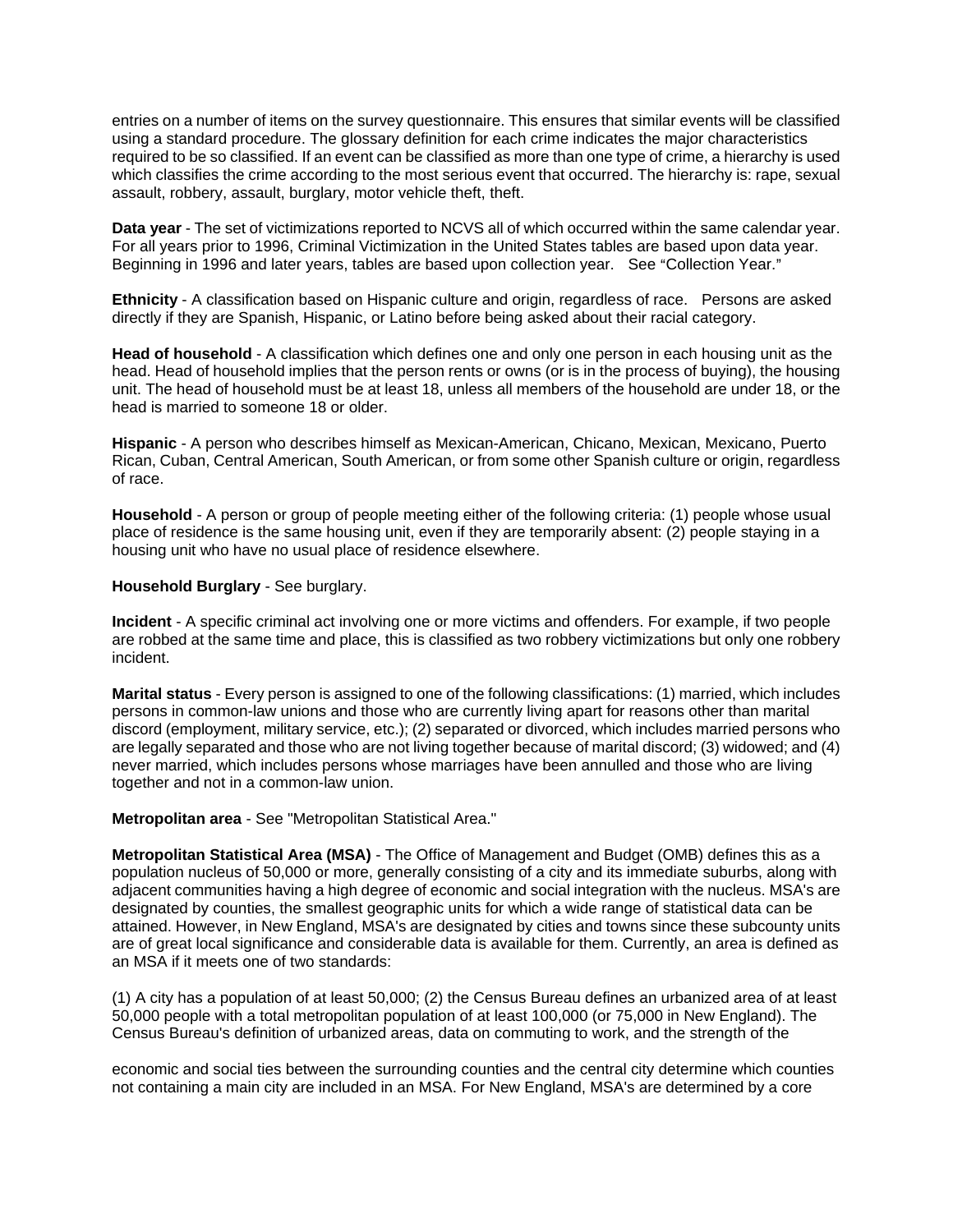area and related cities and towns, not counties. A metropolitan statistical area may contain more than one city of 50,000 and may cross State lines.

**Motor vehicle** - An automobile, truck, motorcycle, or any other motorized vehicle legally allowed on public roads and highways.

**Motor vehicle theft** - Stealing or unauthorized taking of a motor vehicle, including attempted thefts.

*Completed motor vehicle theft* - The successful taking of a vehicle by an unauthorized person.

*Attempted motor vehicle theft* - The unsuccessful attempt by an unauthorized person to take a vehicle.

**Multiple offenders** - Two or more persons inflicting some direct harm to a victim. The *victim-offender relationship* is determined by the offender with the closest relationship to the victim. The following list ranks the different relationships from closest to most distant: spouse, ex-spouse, parent, child, other relative, nonrelative well-known person, casual acquaintance, or stranger (See *Nonstranger* and *Stranger*).

**Non-Hispanic** - Persons who report their culture or origin as something other than "Hispanic" as defined above. This distinction is made regardless of race.

**Nonstranger** - A classification of a crime victim's relationship to the offender. An offender who is either related to, well known to, or casually acquainted with the victim is a nonstranger. For crimes with more than one offender, if any of the offenders are nonstrangers, then the group of offenders as a whole is classified as nonstranger. This category only applies to crimes which involve contact between the victim and the offender; the distinction is not made for crimes of theft since victims of this offense rarely see the offenders.

**Offender** - The perpetrator of a crime; this term usually applies to crimes involving contact between the victim and the offender.

**Offense** - A crime. When referring to personal crimes, the term can be used to refer to both victimizations and incidents.

**Personal crimes** - Rape, sexual assault, personal robbery, assault, purse snatching and pocket picking. This category includes both attempted and completed crimes.

**Place of occurrence of crime** - The location at which a crime occurred, as specified by the victim. Survey measures of crimes occurring in commercial establishments, restaurants, nightclubs, public transportation and other similar places include only those crimes involving NCVS measured crimes against persons, not the establishments. Crimes against commercial establishments and other places are not measured by the survey.

**Property crimes** - Property crimes including burglary, motor vehicle theft, or theft. This category includes both attempted and completed crimes.

**Purse snatching/Pocket picking** - Theft or attempted theft of property or cash directly from the victim by stealth, without force or threat of force.

**Race** - For this survey respondents self identify with one or more racial categories. Racial categories for this report are white only, black only, and other race only. The "other" category is composed of Asian Pacific Islanders, and American Indians, Aleuts, and Eskimos, if only one of these races is given.

Persons reporting two or more races are included in the category of "more than one race". The race of the head of household is use for computing household crime demographics.

**Rape** - Forced sexual intercourse including both psychological coercion as well as physical force. Forced sexual intercourse means vaginal, anal or oral penetration by the offender(s). This category also includes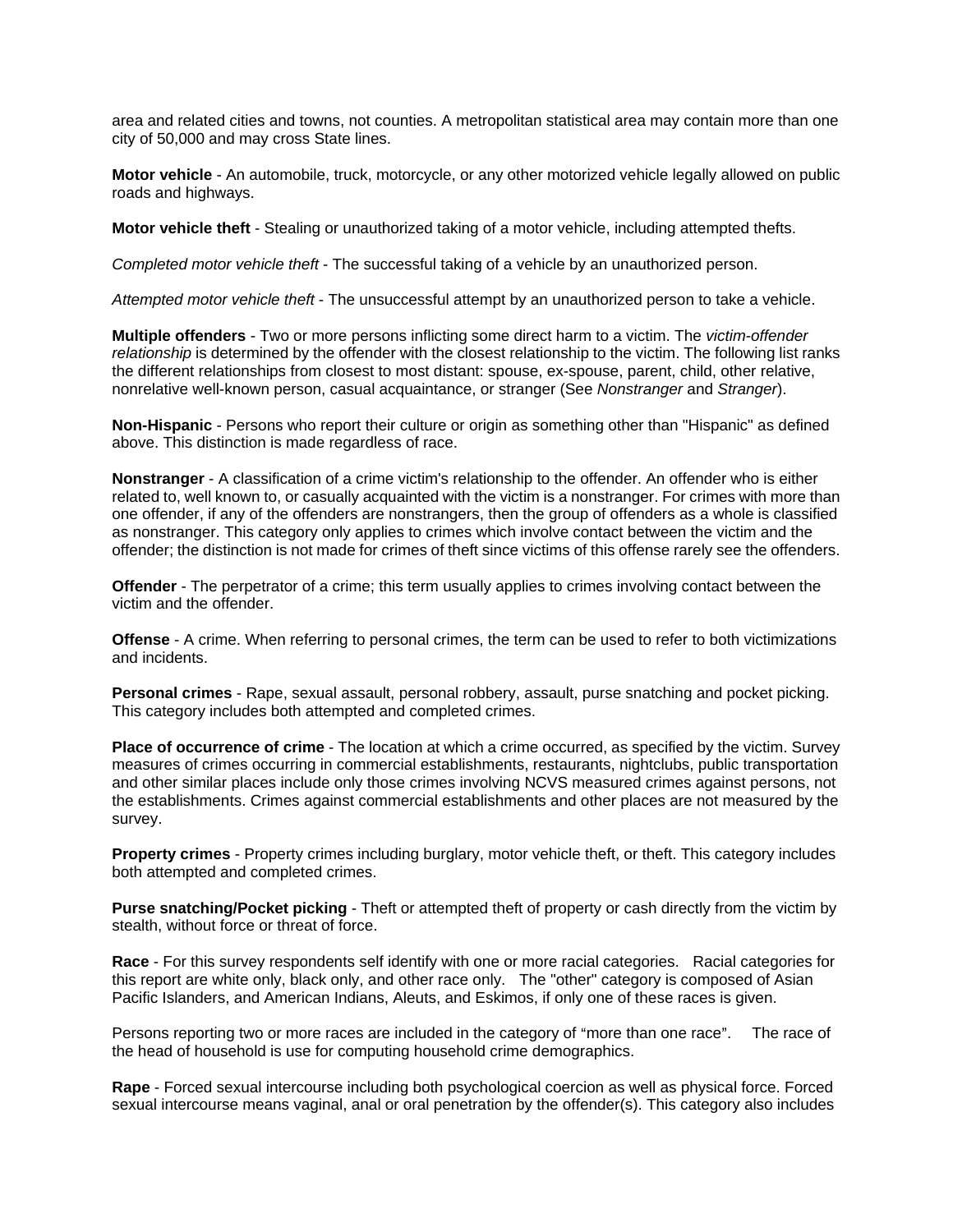incidents where the penetration is from a foreign object such as a bottle. Includes attempted rapes, male as well as female victims and both heterosexual and homosexual rape. Attempted rape includes verbal threats of rape.

**Rate of victimization** - see "Victimization rate."

**Region** - The States have been divided into four groups or census regions:

*Midwest* - Includes the 12 States of Illinois, Indiana, Iowa, Kansas, Michigan, Minnesota, Missouri, Nebraska, North Dakota, Ohio, South Dakota, and Wisconsin.

*Northeast* - Includes the 9 states of Connecticut, Maine, Massachusetts, New Hampshire, New Jersey, New York, Pennsylvania, Rhode Island, and Vermont.

*South* - Includes the District of Columbia and the 16 States of Alabama, Arkansas, Delaware, Florida, Georgia, Kentucky, Louisiana, Maryland, Mississippi, North Carolina, Oklahoma, South Carolina, Tennessee, Texas, Virginia, and West Virginia.

*West* - Includes the 13 states of Alaska, Arizona, California, Colorado, Hawaii, Idaho, Montana, Nevada, New Mexico, Oregon, Utah, Washington, and Wyoming.

**Robbery** - Completed or attempted theft, directly from a person, of property or cash by force or threat of force, with or without a weapon, and with or without injury.

*Completed/property taken* - The successful taking of property from a person by force or threat of force, with or without a weapon, and with or without injury.

*Completed with injury* - The successful taking of property from a person, accompanied by an attack, either with or without a weapon, resulting in injury.

*Completed without injury* - The successful taking of property from a person by force or the threat of force, either with or without a weapon, but not resulting in injury.

*Attempted to take property* - The attempt to take property from a person by force or threat of force without success, with or without a weapon, and with or without injury.

*Attempted without injury* - The attempt to take property from a person by force or the threat of force without success, either with or without a weapon, but not resulting in injury.

*Attempted with injury* - The attempt to take property from a person without success, accompanied by an attack, either with or without a weapon, resulting in injury.

**Rural area** - A place not located inside the Metropolitan Statistical Area. This category includes a variety of localities, ranging from sparsely populated rural areas to cities with populations less than 50,000.

**Sample** - The set of housing units selected by the U. S. Census Bureau to be interviewed for the survey. All occupants of the household age 12 or older are interviewed. See methodology for sample inclusions and exclusions.

**Series** - Six or more similar but separate events, which the respondent is unable to describe separately in detail to an interviewer.

**Sexual assault** - A wide range of victimizations, separate from rape or attempted rape. These crimes include attacks or attempted attacks generally involving unwanted sexual contact between victim and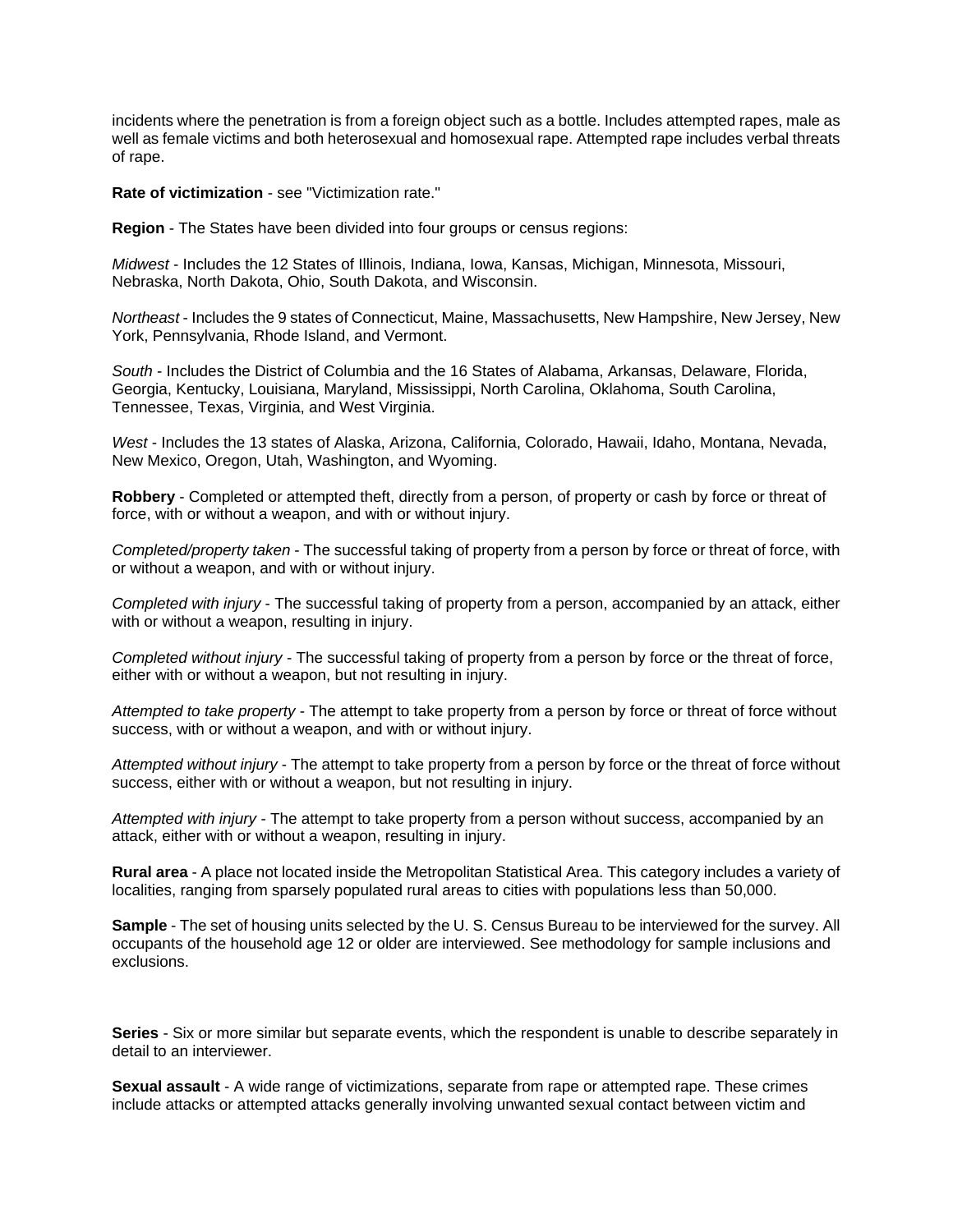offender. Sexual assaults may or may not involve force and include such things as grabbing or fondling. Sexual assault also includes verbal threats.

**Simple assault** - Attack without a weapon resulting either in no injury, minor injury (for example, bruises, black eyes, cuts, scratches or swelling) or in undetermined injury requiring less than 2 days of hospitalization. Also includes attempted assault without a weapon.

*With minor injury* - An attack without a weapon resulting in such injuries as bruises, black eyes, cuts or in undetermined injury requiring less than 2 days of hospitalization.

*Without injury* - An attempted assault without a weapon not resulting in injury.

**Stranger** - A classification of the victim's relationship to the offender for crimes involving direct contact between the two. Incidents are classified as involving strangers if the victim identifies the offender as a stranger, did not see or recognize the offender, or knew the offender only by sight. Crimes involving multiple offenders are classified as involving nonstrangers if any of the offenders was a nonstranger. Since victims of theft without contact rarely see the offender, no distinction is made between strangers and nonstrangers for this crime.

**Suburban areas** - A county or counties containing a central city, plus any contiguous counties that are linked socially and economically to the central city. On data tables, suburban areas are categorized as those portions of metropolitan areas situated "outside central cities."

**Tenure** - The NCVS recognizes two forms of household tenancy: (1) owned, which includes dwellings that are mortgaged, and (2) rented, which includes rent-free quarters belonging to a party other than the occupants, and situations where rental payments are in kind or services.

**Theft** - Completed or attempted theft of property or cash without personal contact. Incidents involving theft of property from within the sample household would classify as theft if the offender has a legal right to be in the house (such as a maid, delivery person, or guest). If the offender has no legal right to be in the house, the incident would classify as a burglary.

*Completed* - To successfully take without permission property or cash without personal contact between the victim and offender.

*Attempted* - To unsuccessfully attempt to take property or cash without personal contact.

**Urban areas** - The largest city (or grouping of cities) in a Metropolitan Statistical Area (see definition of Metropolitan Statistical Area).

**Victim** - The recipient of a criminal act, usually used in relation to personal crimes, but also applicable to households.

**Victimization** - A crime as it affects one individual person or household. For personal crimes, the number of victimizations is equal to the number of victims involved. The number of victimizations may be greater than the number of incidents because more than one person may be victimized during an incident. Each crime against a household is assumed to involve a single victim, the affected household.

**Victimization rate** - A measure of the occurrence of victimizations among a specified population group.

For personal crimes, this is based on the number of victimizations per 1,000 residents age 12 or older. For household crimes, the victimization rates are calculated using the number of incidents per 1,000 households.

**Victimize** - To commit a crime against a person or household.